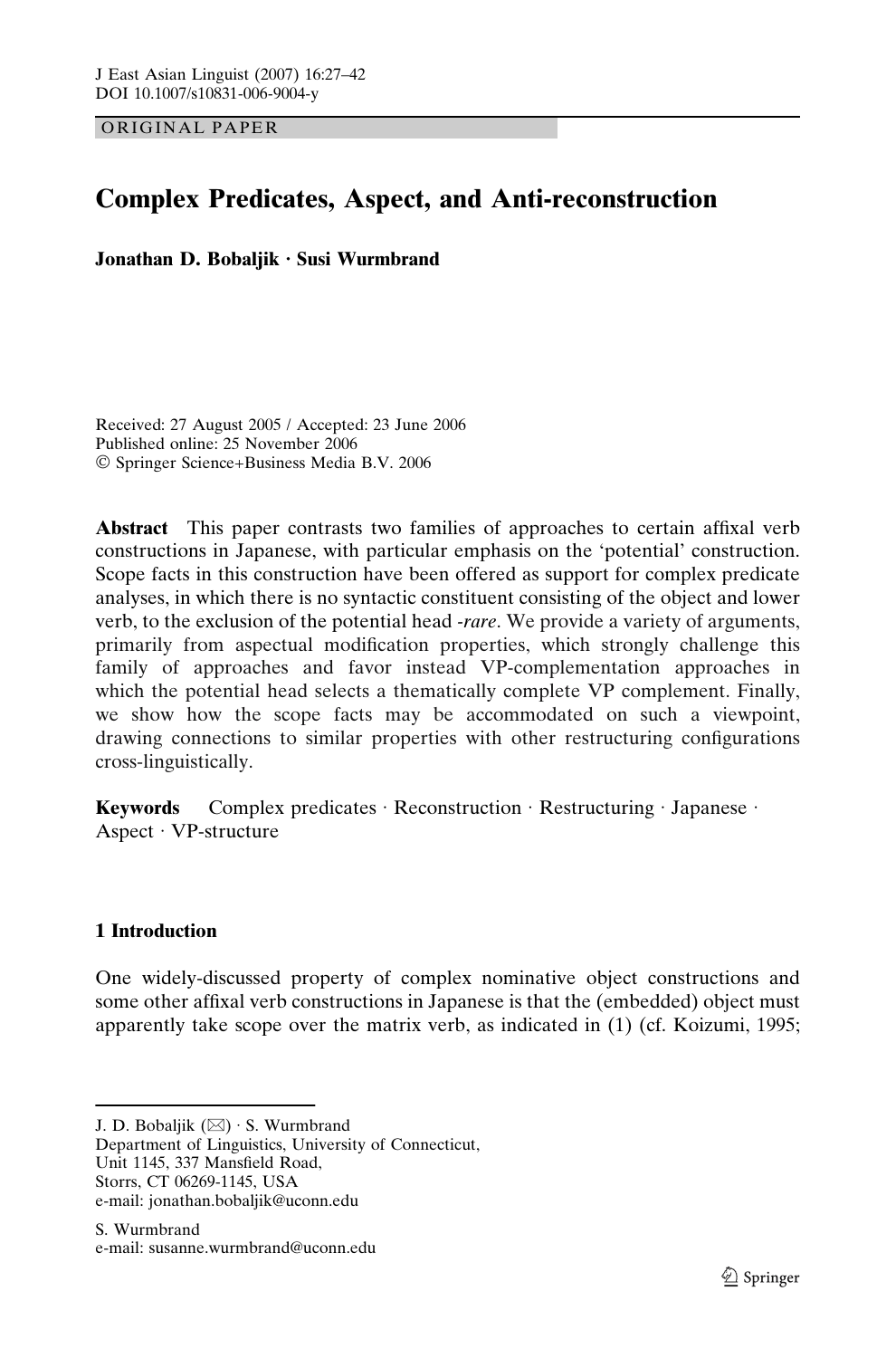Sano, 1985; Tada, 1992; Takano, 2003 for a recent treatment and review of the literature). $<sup>1</sup>$ </sup>

| John-ga |          | tumu-re-ru                                                                                                                                                                                                     |
|---------|----------|----------------------------------------------------------------------------------------------------------------------------------------------------------------------------------------------------------------|
|         |          | close-can-Pres                                                                                                                                                                                                 |
|         |          | $^{OK}$ only » can; *can » only                                                                                                                                                                                |
|         |          |                                                                                                                                                                                                                |
|         |          |                                                                                                                                                                                                                |
|         |          | $\forall$ » forget; *forget » $\forall$                                                                                                                                                                        |
|         | John-Nom | migi-me-dake-ga<br>right-eye-only-Nom<br>'John can only close his right eye.'<br>John-wa subeto-no ringo-o tabe-wasure-ta<br>John-Top all-Gen apple-Acc eat-forget-Pst<br>'John forgot to eat all the apples.' |

As the paraphrase indicates, (1a) asserts that John only has the ability to close his right eye; we infer that his left eye is somehow stuck open. The lower scope reading for the object would be the assertion that John can wink with his right eye (i.e., close just his right eye, leaving the left eye open, though he has in principle the ability to close his left eye). This latter reading, unavailable in (1a), becomes available if the object is expressed with accusative case; hence the absence of a low scope reading is a property of the nominative object version of the so-called 'potential' construction. A similar situation arises in (1b), where the Japanese example lacks a reading that is available to the English paraphrase. Specifically, Japanese lacks the 'partial negation' reading (we take the verb 'forget' to contain negation as a component of its meaning) under which John may have eaten some, but not all, of the apples. The Japanese sentence can only mean something more like: ''All the apples are such that John didn't eat them''.

Accounts of these constructions may be divided into two families. On the one hand are VP-complementation accounts which posit a full syntactic VP structure for the lower verb, as in (2a). On the other hand are a variety of complex predicate accounts, in which the object is base-generated (''first-merged'') as the complement of a complex verb, either formed in the lexicon as a compound, or syntactically derived, as in the approach of Saito and Hoshi (1998) illustrated in (2b). We will focus on the Saito–Hoshi structure in this paper as these authors are explicit about their predictions about scope, though our arguments against their view will carry over to other theories sharing the same relevant assumptions.



<sup>1</sup> Abbreviations: Acc (Accusative), Dat (Dative), Gen (Genitive), Inf (infinitive), Nom (Nominative), Nomz (nominalizer), Obj (Object), Pl (Plural), Pot (Potential), Pres (Present), Prog (Progressive), Pst (Past), Sg (Singular), Subj (Subject), and Top (Topic). Note that the potential, sometimes glossed as 'can', has allomorphs: -rare, -are, -re, and -e.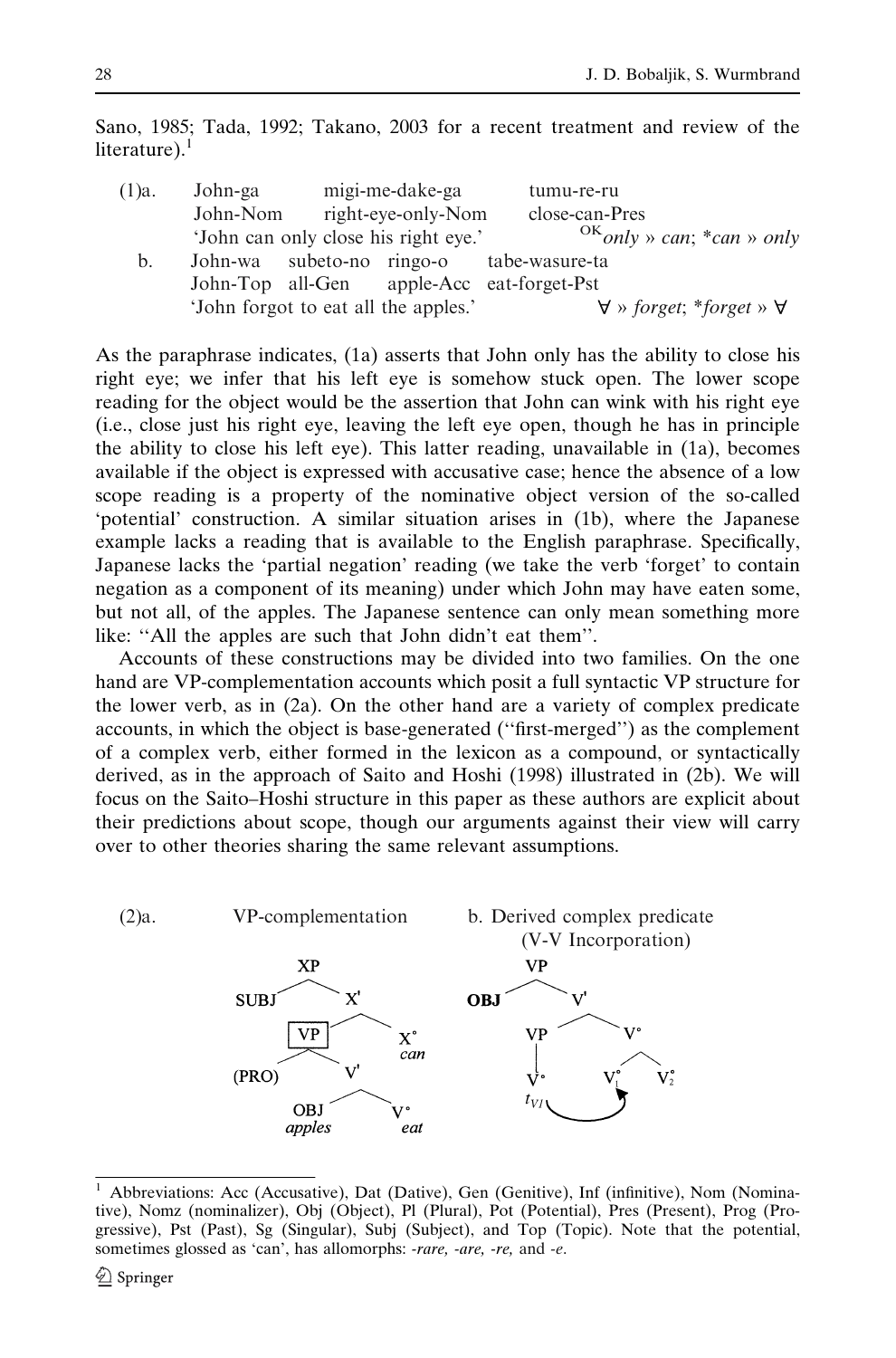Note that although Saito and Hoshi (1998) posit a VP complement to the potential verb, this VP is ''thematically deficient,'' containing only the embedded verb but none of its arguments or (as we shall see below) modifiers. Hence, for present purposes, this is equivalent to a base-generated V–V compound. Thus, the important distinction between the two families of approaches is whether or not the thematic object of the embedded predicate is ever syntactically an object of that predicate alone. It is in (2a), but in (2b) it is not.

Saito and Hoshi (1998), see also Hoshi (1999), Saito (2000) and Kato (2003) have argued that the absence of narrow scope for the object in (1) follows automatically from the complex predicate structure in (2b), whereas additional assumptions are necessary to accommodate the facts under a VP-complementation structure. If scope is held to be read off the syntactic structure, in (2b) there is no point in the derivation at which the object is asymmetrically c-commanded by the scope-bearing predicate, and hence no possibility for the object to scope under this predicate.<sup>2</sup> In contrast, in VP complementation approaches where movement is invoked to account for the wide scope of the object, it must be ensured that the object moves to a position c-commanding the higher predicate and that reconstruction of the object to its trace position is blocked. We refer to this as the anti-reconstruction property. One might therefore be tempted to conclude, with Saito and Hoshi, that the complex predicate approach is superior. We contend that this would be too hasty a conclusion. Specifically, we will argue in this paper in favor of VP-complementation in (2a). We offer new evidence that Japanese affixal verb constructions involve full syntactic VP-complementation, with particular reference to the 'potential' construction. In particular, we will argue for the syntactic presence of an object (trace) and VP modifiers in the lower VP, contrary to the view represented in (2b). This evidence will come from aspectual/Aktionsart properties that require a constituent consisting of the object and embedded verb, to the exclusion of the higher predicate. Such a constituent is only present in the VP-complementation structure (2a). After presenting this evidence, we will turn to a discussion of the anti-reconstruction effect. We will show that this effect is not a property specific to Japanese and, crucially, not specific to affixal verbs. Rather, it is a property of *restructuring* configurations, arising cross-linguistically even in languages where the two predicates do not form a morphological or morphosyntactic unit (Bobaljik & Wurmbrand, 2005). We show, by means of a brief comparison to German (Wurmbrand, 2005) that cross-linguistically where such anti-reconstruction effects arise, there are clear constituency and

<sup>&</sup>lt;sup>2</sup> Not all complex predicate approaches take scope to be a reflection of syntactic structure. For example, discussing causatives, Manning, Sag, and Iida (1999) argue that:

<sup>&#</sup>x27;'… it is essential that any lexical account of causatives make clear how it can … assign 'wordinternal' scope to a quantified NP that appears external to the lexical causative. The account must predict that a quantified argument of the causative verb can be interpreted as having narrow scope with respect to the causative operator, even though there is no syntactic constituent to serve as the basis of that particular scope assignment'' (pp. 52–53).

In other words, Manning, Sag, and Iida take it as an important property of mono-stratal complex predicate analyses that they must be able to derive exactly the scope reading that we find to be excluded in the anti-reconstruction cases. If their proposals work out, then the anti-reconstruction puzzle is no more clearly solved on such complex predicate analyses than it is on a VP-complementation one. See also Yokota (2001) for a related criticism of Manning et al. (1999) from other kinds of Japanese data. Our aim here is to counter the argument that complex predicate approaches are superior in light of the scope facts; thus, any complex predicate theory that does not predict the scope facts is beside the point.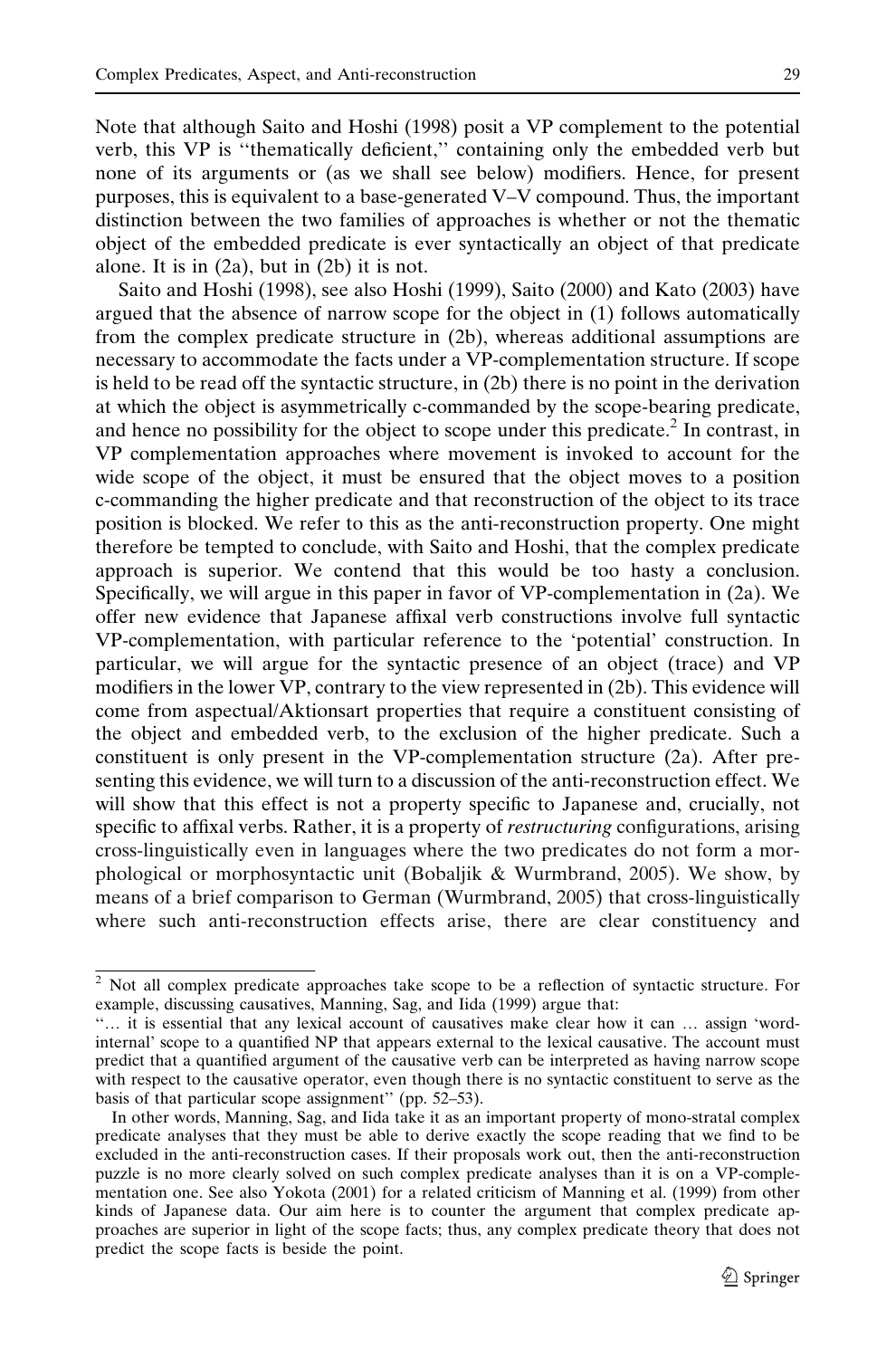modification tests that indicate VP-complementation. Section 4 concludes the paper and offers some remarks on loose ends and directions for further research.

## 2 Evidence for Full-fledged VPs

### 2.1 Low Scope of Nominative Objects

Before proceeding to our new evidence, it is worth pointing out that there is some dissent in the literature concerning the full generality of the anti-reconstruction effects seen in (1). Nomura (2003, 2005) and Matsumoto (1996) note examples from complex predicate constructions otherwise like (1) but in which a nominative object can take low scope. An example from Nomura (2005, p. 176) is given in (3).

| (3) | Taro-ga                                                              | koyubi-dake-ga mage-rare-ru    |                       | no-wa    |
|-----|----------------------------------------------------------------------|--------------------------------|-----------------------|----------|
|     | Taro-Nom                                                             | pinkie-only-Nom crook-Pot-Pres |                       | Nomz-Top |
|     | sit-te-ita-ga,                                                       | $(kare-ga)$                    | kusuriyubi-dake-mo    |          |
|     | know-Prog-Pst-but,                                                   | $(he-Nom)$                     | ring.finger-only-also |          |
|     | mage-rare-ru                                                         | no-ni-wa                       | odoro-ita.            |          |
|     | crook-Pot-Pres                                                       | Nomz-Dat-Top                   | surprise-Pst          |          |
|     | 'I have known that Taro can crook only his pinkie but I am surprised |                                |                       |          |
|     | that he can also crook only his ring finger.'                        |                                |                       |          |
|     |                                                                      |                                |                       |          |

This example is nicely set up in a way that the wide-scope reading for the nominative object over the potential (in either conjunct) would yield a contradiction. That is, it would mean something like: ''I have known that the only finger Taro can crook is his pinkie, but I was surprised that the only finger Taro can crook is his ring finger.'' Nomura reports that the sentence is held to be acceptable, with the (noncontradictory) meaning as indicated in the paraphrase. Thus, this is an example of a nominative object scoping under the potential verb, contrary to the generalization as reported by earlier authors.<sup>3</sup>

We do not attempt to solve the empirical distribution of wide and narrow scope nominative objects here, but simply note that the cases where low scope of the nominative is possible present a problem for complex predicate analyses (and any

 $3$  Another example making the same point with low scope of the universal *zenin-no* 'all' under the verb 'forget' (in contrast to (1b)) is given in (i), suggested to us by an anonymous reviewer.

<sup>(</sup>i) Sensee-ga zenin-no namae-o kaki-wasure-ta teacher-Nom all-Gen name-Acc write-forget-Pst 'The teacher forgot to write all the names.'  $\forall$  » forget; forget »  $\nforall$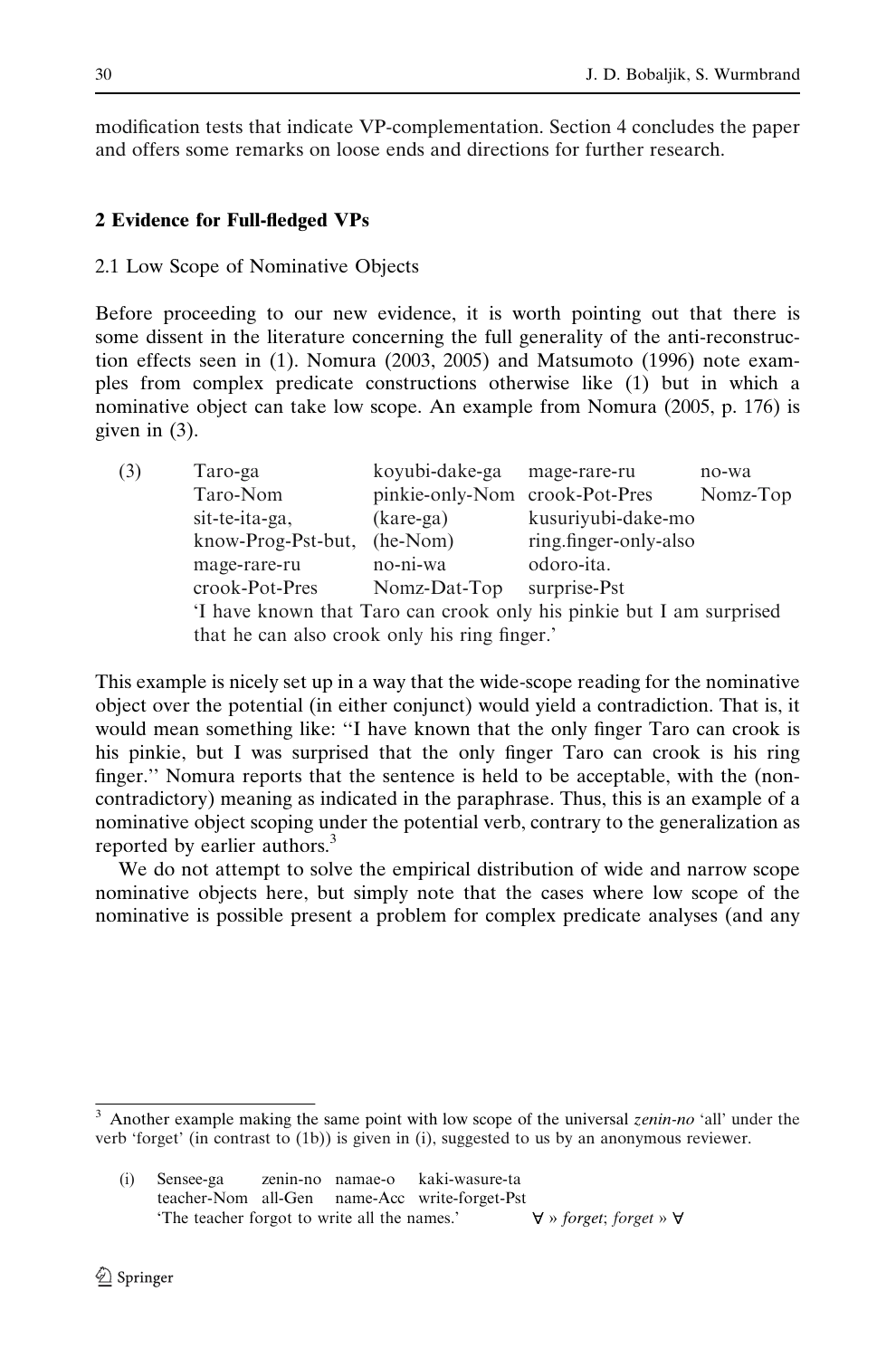others) that derive wide scope object readings without exception.<sup>4</sup> In particular, if scope is read off syntactic structure, for at least those sentences (and/or speakers) in which a low scope reading for the nominative object is available, there must be an object trace in the embedded VP. For the remainder of the discussion, we lay aside Nomura's examples, and focus on arguments for VP-complementation even for those speakers/contexts in which the nominative object takes wide scope over the potential (see Bobaljik & Wurmbrand, 2005 for further details on the distribution of anti-reconstruction effects).

2.2 Aspectual Properties

Our first argument for full VP complementation comes from the behavior of PP modifiers that diagnose the telicity of the VP, as illustrated in (4). In English, an atelic event, such as the activity denoted by the intransitive VP 'read', is compatible with a durational PP 'for an hour', but is anomalous with a telic-diagnosing PP such as 'in an hour' as in (4a). However, the transitive VP 'read the book' denotes a telic event and thus (4b) is compatible with an *in* PP. Note that telicity is a property of VPs, not of verbs alone; that is, telicity is a function of properties of both the verb and the object (Dowty, 1979; see Rothstein, 2004 for an overview).

- (4)a. John read #in an hour/for an hour.
	- b. John read the book in an hour.

The examples in (5) show that a similar contrast obtains in Japanese. Durational phrases marked with the postposition  $-de 'in'$  are compatible with telic VPs such as the accomplishment 'eat this pizza' in (5a), but not with activity-denoting VPs such as 'swim in the pool' in (5b). The latter express duration by a bare NP-time expression, which corresponds to for PPs in English.

| $(5)a$ . |                  | Taro-ga sono pizza-o                      |                    |                     | 1-byoo-de tabe-ta $[+$ telic: $\checkmark$ in |
|----------|------------------|-------------------------------------------|--------------------|---------------------|-----------------------------------------------|
|          |                  | Taro-Nom this pizza-Acc                   |                    | 1-second-in ate-Pst |                                               |
|          |                  | 'Taro ate this pizza in one second.'      |                    |                     |                                               |
| b.       |                  | Taro-ga puuru-de 1-zikan-(*de) oyoi-da    |                    |                     | $[-\text{telic}: * \text{in}]$                |
|          | Taro-Nom pool-in |                                           | 1-hour-in swim-Pst |                     |                                               |
|          |                  | 'Taro swam in the pool for/*in one hour.' |                    |                     |                                               |

A potential complication arises in applying these tests to Japanese. Since bare plural nouns in English do not represent a specified quantity, they do not render a VP telic (compare (4b) to 'John read books #in an hour/for an hour' with a bare plural object). Since Japanese does not have determiners and does not have obligatory number marking, a sentence with a simple NP object should be potentially

<sup>4</sup> Nomura claims that low scope for the nominative object is in fact always permitted by the grammar, even in (1a), but that the reported judgments represent a strong pragmatically-based dispreference for that reading. Attributing the suggestion to Masatoshi Koizumi, Nomura suggests that the perceived unavailability of low scope is blocked by the availability of an unambiguous alternative: An accusative object would unambiguously signal low scope for the object; hence the accusative is a better representation for that scope. This consideration is less relevant in (3) since only the low-scope reading yields a non-contradictory reading. We note that the situation is complicated by the often (foot)-noted observation that wide scope for an accusative object is in fact possible ''when the object is stressed or focused'' (Nomura, 2005, p. 174); hence, strictly speaking, the accusative construction may not be unambiguous.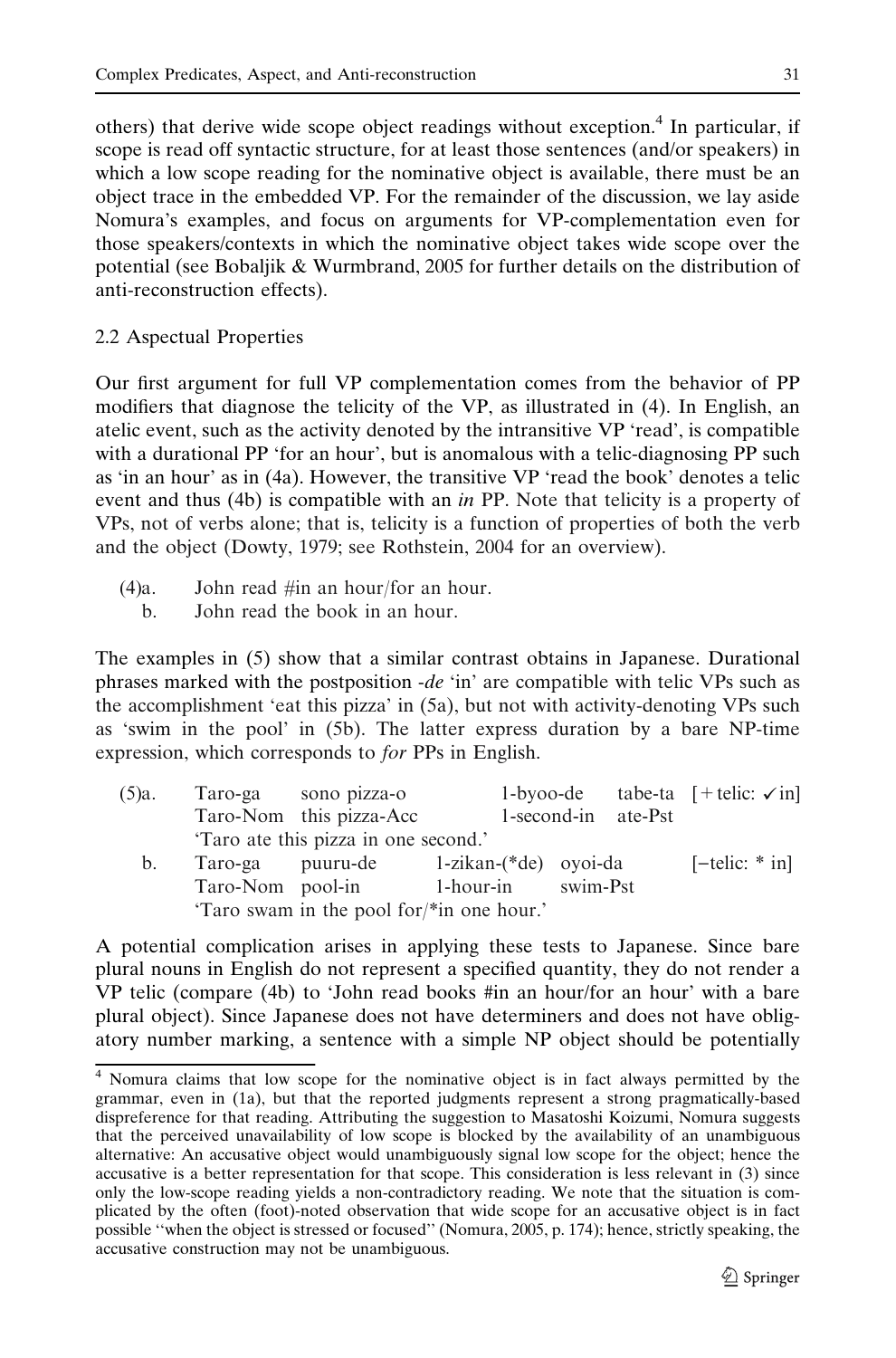ambiguous between a singular and plural interpretation, only one of which should yield a telic VP. Luckily, this complication is a red herring. For the point we wish to make, it will be sufficient to show that certain sentences with a direct object can be interpreted as containing a telic VP, as in (5a).

We may now return to the potential construction. The sentences in (6) admit of PPmodification with a -de phrase, which corresponds to English in PPs. We must therefore conclude that these sentences contain a telic VP, such as an accomplishment.

| (6)a. |                                         |  | Taro-ga hon-ga 1-zikan-de yom-e-ru     |                                             |  |  |
|-------|-----------------------------------------|--|----------------------------------------|---------------------------------------------|--|--|
|       |                                         |  |                                        | Taro-Nom book-Nom 1-hour-in read-can-Pres   |  |  |
|       |                                         |  | 'Taro can read the book in one hour.'  |                                             |  |  |
| b.    |                                         |  | Taro-wa pizza-ga 1-pun-de tabe-rare-ru |                                             |  |  |
|       |                                         |  |                                        | Taro-Top pizza-Nom 1-minute-in eat-can-Pres |  |  |
|       | 'Taro can eat the pizza in one minute.' |  |                                        |                                             |  |  |

For the English paraphrases, this is straightforward: the accomplishment-denoting VP is the non-finite VP. However, for Japanese, only the VP-complementation structure includes an accomplishment-denoting node in the structures assigned to these sentences. This is illustrated in (7).



Under both families of approaches discussed here, the higher VP denotes a state (by definition, atelic). This is confirmed by the appearance of nominative on the object—only stative constructions permit nominative objects in Japanese.<sup>5</sup> We therefore turn to the lower VP, where the two theories diverge.

In (7a)—the structure that would be assigned under Saito and Hoshi's complex predicate account—the lower VP does not contain a trace of the object and contains only the verb meaning 'read' or 'eat', denoting an activity. Since both the upper and lower VP nodes on this theory are atelic, these constructions should be incompatible with -de PP modification, contrary to fact.

The structure in (7b), on the other hand, is what would be assigned on a VP-complementation approach. On this approach, the embedded VP contains both the verb and the (trace of) the object. By virtue of the object trace, this VP qualifies as an accomplishment, just as a VP meaning 'read the book' or 'eat the pizza' is an accomplishment when not embedded in the potential construction (see (5a)). Since the sentences in (6) are acceptable, it must be this lower VP, with the object trace, that is being modified by the PP. The VP complementation approach thus makes the correct predictions regarding aspectual modifiers for this class of examples whereas

<sup>5</sup> It is not relevant here what the source of the nominative is. See Nomura (2005) for a review of recent proposals and arguments that nominative is not directly assigned by the stative verb.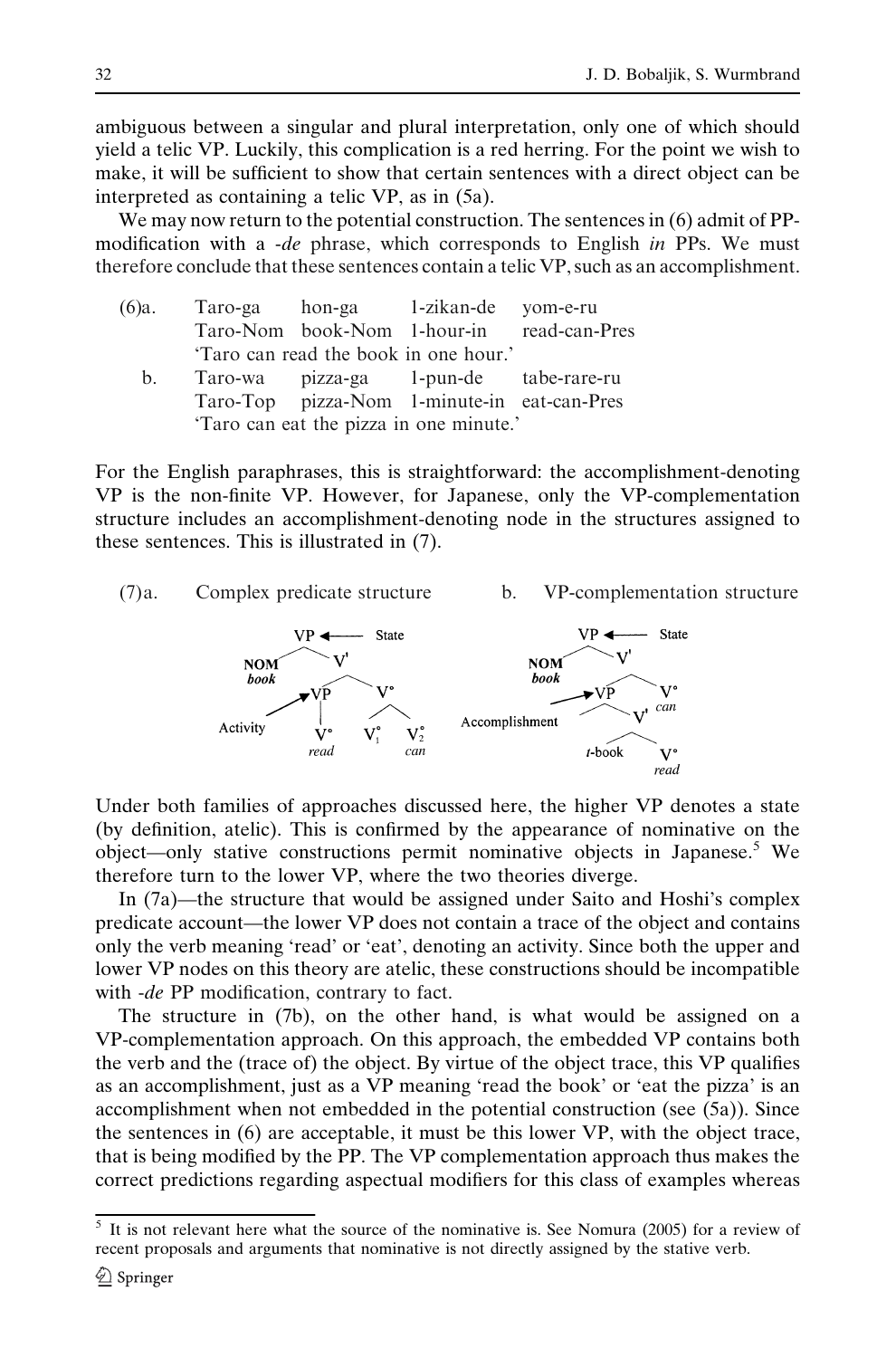it is not clear how the presence of these modifiers can be explained under a complex predicate approach.<sup>6</sup>

We can reinforce the conclusion that the lower predicate denotes a separate event and that modification of that event is possible by examining cases of multiple modifiers in a single potential construction. The examples in (8) illustrate acceptable instances of this.

| $(8)a$ . |                           | Taro-wa terebi-ga iti-nen-kan san-zikan mir-e-ru.     |                                                        |
|----------|---------------------------|-------------------------------------------------------|--------------------------------------------------------|
|          |                           |                                                       | Taro-Top TV-Nom one-year-for three-hour watch-can-Pres |
|          |                           | 'For one year, Taro can watch TV for three hours.'    |                                                        |
| b.       |                           | Taro-wa hon-ga hutu-ka-kan-no-aida                    |                                                        |
|          |                           | Taro-Top book-Nom 2-day-period-Gen-during             |                                                        |
|          | iti-byoo-de yom-e-ru.     |                                                       |                                                        |
|          | 1-second-in read-can-Pres |                                                       |                                                        |
|          |                           | 'For two days, Taro can read the book in one second.' |                                                        |

The example in (8a) shows that it is possible to have two durational modifiers of the same type in a single sentence. On the VP-complementation approach, this is because there are two events (contrast theories of complex predicate formation that involve event unification). Example (8b), like the preceding examples, uses a telic modifier to pick out the embedded VP including the object (which has moved to a more left-peripheral surface position). In both examples the first PP indicates the duration of the state denoted by the matrix predicate.

Note moreover that the neutral order of modifiers is that in (8), as predicted by the VP-complementation structure. Since modifiers in Japanese are left-adjoined (or in left-hand specifiers), their linear order reflects their hierarchical position, such that a matrix modifier will precede a PP that modifies the embedded VP alone. This is indeed borne out: The order in (8) is felt to be neutral, while reversing the order is held to be unacceptable as an unmarked, non-focus order, under the intended interpretation.

| (9)a. (*)Taro-wa terebi-ga                            |           | san-zikan iti-nen-kan mir-e-ru. |                             |
|-------------------------------------------------------|-----------|---------------------------------|-----------------------------|
| Taro-Top TV-Nom three-hour                            |           |                                 | one-year-for watch-can-Pres |
| 'For one year, Taro can watch TV for three hours.'    |           |                                 |                             |
| b. ??Taro-wa hon-ga iti-byoo-de                       |           |                                 |                             |
| Taro-Top book-Nom 1-second-in                         |           |                                 |                             |
| hutu-ka-kan-no-aida                                   | vom-e-ru. |                                 |                             |
| 2-day-period-Gen-during read-can-Pres                 |           |                                 |                             |
| 'For two days, Taro can read the book in one second.' |           |                                 |                             |

In sum, the aspectual modification properties seem to constitute a strong argument that the embedded verb and its object form a constituent, to the exclusion of the higher predicate, at some level of representation. In particular, this constituent is formed at a level of representation that reflects event or argument structure—the

| (i) | Taro-ga                           | terebi-ga 1-zikan-(noaida)/*-de mir-e-ru |                |
|-----|-----------------------------------|------------------------------------------|----------------|
|     |                                   | Taro-Nom TV-Nom 1-hour-(during)/-in      | watch-can-Pres |
|     | 'Taro can watch TV for one hour.' |                                          |                |

<sup>6</sup> We therefore expect, of course, that aspectual modification will take a bare NP modifier and not a -de PP when the predicate embedded under the potential verb does not form an accomplishment when combined with the direct object. This is correct, as (i) shows. (As in English, the unacceptable forms in (i) and (5b) can be coerced into acceptability, to the extent that the VP can be forced in marked contexts to have an accomplishment reading, for example, when the activity itself is the goal or task.)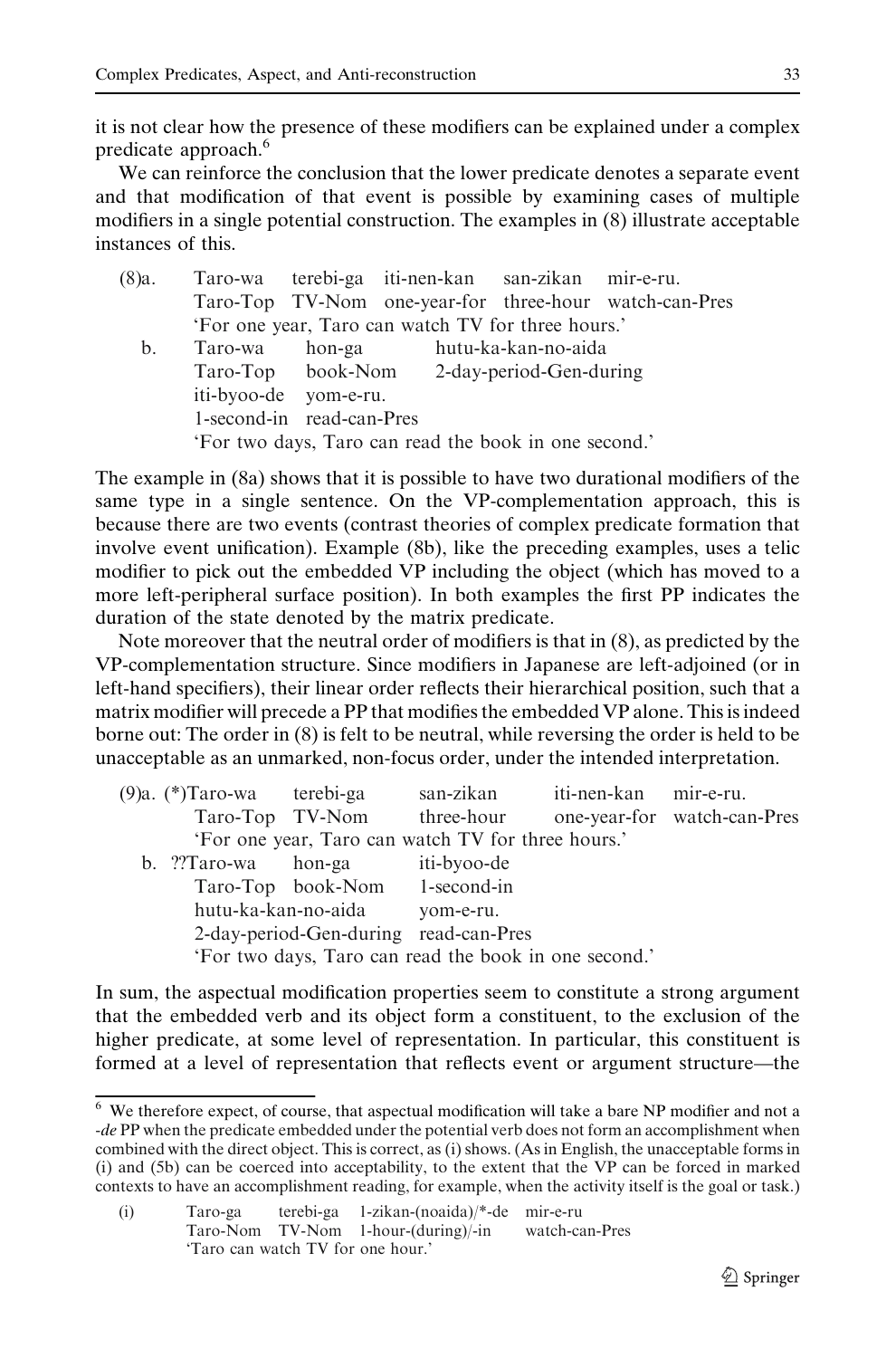embedded constituent denotes an event distinct from the event denoted by the matrix VP, as shown by the possibility of selectively modifying the two events in a single sentence. As (8b) in particular shows, despite its surface position, the nominative object contributes to the telicity of the embedded VP alone, thus licensing a lower telic modifier. Since the existence of such a constituent is precisely what the complex predicate theories deny, the facts seem to weigh strongly against such theories on this point. At best, such theories would have to treat the modification properties in a non-compositional manner by, for example, allowing duration expressions to modify non-constituents.<sup> $\prime$ </sup> It is even then not obvious, however, how such approaches would fare with the ordering restrictions that follow directly from the syntactic structure.

#### 2.3 Scope of Adverbials

While we feel that the preceding section firmly establishes the existence of the object trace in the lower VP, we turn in this section to further examples involving temporal modification which are given by Saito (2000) as an argument against VP-complementation. We argue that Saito's examples present an intriguing empirical puzzle, but that Saito's characterization of this puzzle is not quite correct, and that the data he presents in fact support VP-complementation over the complex predicate approaches.

Saito (2000) presents the pair in (10) as evidence that the lower VP in the nominative object construction is not only thematically deficient in the sense that it contains no trace of the object, but that it is radically empty, not even able to host temporal modifiers (in contrast to the claims we have made above). In describing these examples, Saito identifies two readings, which he associates with a scope interaction between the potential (can) and *dake* 'only', as indicated (though note that Takano (2003, p. 792) disagrees with the judgment, finding both sentences ambiguous). We have modified the paraphrases slightly, to try to capture this difference, at least in part.

| (10)a. | Taroo-wa me-o    | $0.001$ -byoo-dake                                      | ake-rare-ru. |
|--------|------------------|---------------------------------------------------------|--------------|
|        | Taro-Top eye-Acc | 0.001-second-only open-can-Pres                         |              |
|        |                  | 'Taroo can open his eyes only for 0.001 seconds.'       |              |
|        |                  | Interpretation: sensitivity-to-light or special ability |              |

b. Taroo-wa me-ga 0.001-byoo-dake ake-rare-ru. Taro-Top eye-Nom 0.001-second-only open-can-Pres 'Taroo can only open his eyes for 0.001 seconds.' Interpretation: sensitivity-to-light/\*special ability

| "sensitivity-to-light": | <i>only » can</i> ; He cannot open his eyes for long            |
|-------------------------|-----------------------------------------------------------------|
|                         | (e.g., because his eyes are very sensitive to                   |
|                         | ulatraviolet rays).                                             |
| "special ability":      | <i>can</i> » <i>only</i> ; He has a special ability to move his |
|                         | evelids very quickly.                                           |

Recall that the Saito–Hoshi version of the complex-predicate analysis (given in (2b)) invoked a VP-complement in the syntax, but treated this VP as

 $7$  The issue here is not merely allowing an adverbial element to modify a sub-part of a word. In the relevant examples, the constituent modified consists of the first part of the verb-word along with the nominative object, but to the exclusion of the potential affix.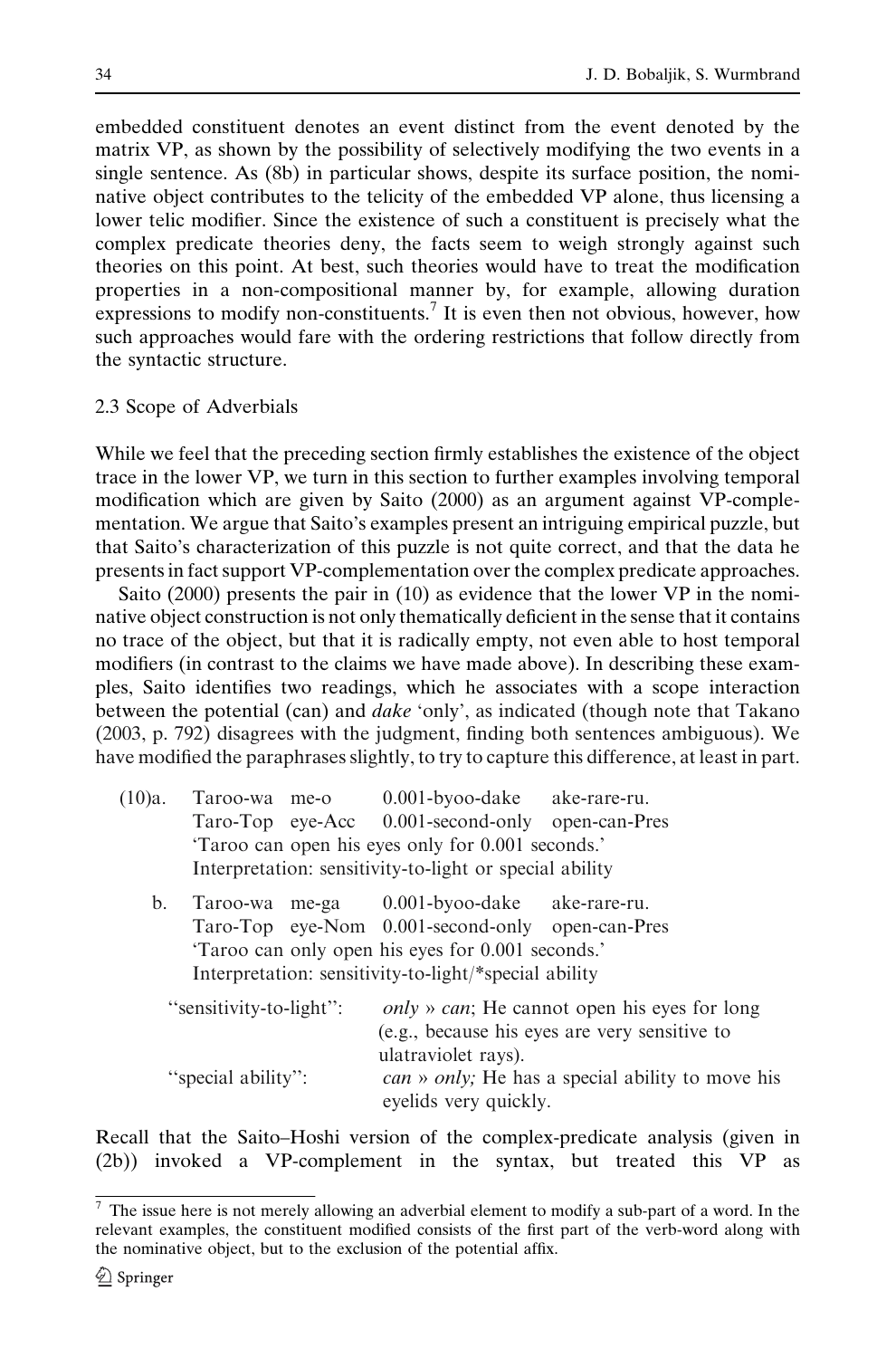thematically deficient—the nominative object is base-generated as sister to the  $V'$ node dominating the complex predicate. Thus, (11a) is the structure Saito assigns to the ''sensitivity-to-light'' reading for example (10b). In order to exclude the special ability reading in the same example, Saito must block the adverbial expression from adjoining to the lower VP node, as indicated in  $(11b)$ <sup>8</sup>



Whatever mechanism is invoked to exclude (11b), the conclusion Saito reaches is that modification of the lower VP is impossible, while in the preceding section, we have provided evidence for exactly the opposite conclusion, namely that temporal/ aspectual modification of the embedded VP is possible. How can these positions be reconciled?

On closer inspection, we contend that the structures in (11) do not in fact characterize the two readings under consideration in the discussion of (10). In particular, Saito's structure in (11a) does not correspond to either of the relevant readings, whereas (11b) characterizes both the possible and impossible readings. Both readings in (10) involve adverbial modification specifying the duration of eye-opening (either maximal or minimal time open). A high durational modifier, modifying the entire VP including the potential, should instead modify the duration of the ability or potentiality. Such a reading can be made salient in examples like (12), where we imagine a context in which John has been given a special drug that will paralyze him in one hour (see also Matsumoto (1996, p. 121) for Japanese examples showing modification of the potential).

(12) For an(other) hour, John will be able to open his eyes … (at which time the muscle relaxant will take effect).

We may thus agree with Saito that the two readings in (10) can be represented by only taking scope over or under can (see also Futagi, 2004; Harada & Noguchi, 1992), but the PP nevertheless modifies the lower VP in any event. That is, the scope of *only* must be divorced from the "scope" of PP modification, as sketched, for example, in (13) (we return just below to more discussion of the relevant meanings).

<sup>8</sup> Saito (2000, p. 93) blocks (11b) simply by an ad hoc stipulation: ''If there is an analogue of the thematic hierarchy for adverbials which forces them to appear in a position higher than the object, they too will have to [be merged–JDB/SW] in the projection of the higher verb.''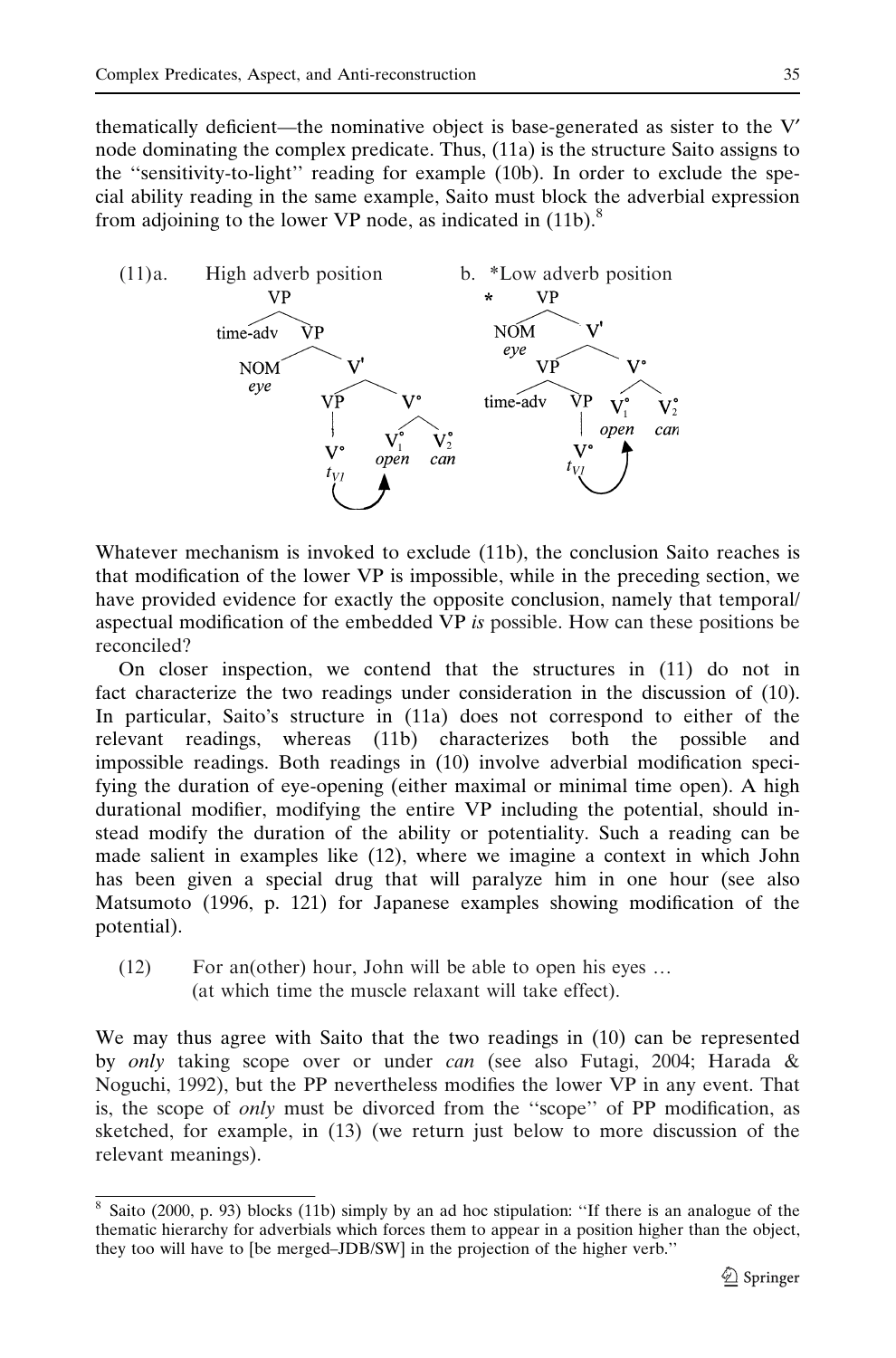(13)a. only [John can open his eyes for 0.001 seconds] b. John can only  $[t_{John}/PRO$  open his eyes for 0.001 seconds]

The crucial point for our purposes is that Saito's examples reinforce, rather than challenge, our conclusion from Sect. 2.2, namely, that it is possible to selectively modify a constituent consisting of the embedded verb plus its object, but excluding the matrix predicate, i.e., the accomplishment VP [me-ga ake-] 'eye-Nom open' in (10). Only this constituent describes the event that is modified by the durational PP in both the 'high' and 'low' scope readings (sensitivity to light and special ability, respectively), as characterized by Saito.

While Saito's examples thus do not challenge the VP-complementation hypothesis, and do not support the complex-predicate approach, there is nevertheless an intriguing puzzle in the contrast that Saito has presented: Why is the low scope of *only* associated with a PP impossible in the nominative object construction? We are not able to provide a definitive answer to this question, but we offer here a brief speculation that will relate this puzzle to the anti-reconstruction effects more generally and to the approach to anti-reconstruction to be discussed below.

Consider first in somewhat more detail what the two readings are supposed to mean. In point form, (14) elaborates on the meanings associated with the scopal difference suggested in (13).

| $(14)a$ . <i>only</i> » <i>can</i> (sensitivity to light) |                                                   |
|-----------------------------------------------------------|---------------------------------------------------|
| presupposes:                                              | John can <i>(open his eyes for 0.001 seconds)</i> |
| asserts:                                                  | John does not have the ability to open his        |
|                                                           | eyes for more than 0.001 seconds                  |
| b. $can \rightarrow only$ (special ability)               |                                                   |
| presupposes:                                              | John can <i>[open his eyes for 0.001 seconds]</i> |
| asserts:                                                  | John has the ability to not do the following:     |
|                                                           | open his eyes for more than 0.001 seconds         |
|                                                           |                                                   |

We assume that, in a manner similar to (contrastive) focus, the semantics for a sentence containing *only* is roughly the presupposition that the sentence without only is true, along with the assertion that all alternative propositions are false (see Rooth, 1985). The set of alternative propositions (asserted to be false) is determined by replacing the focused element inside the proposition to which only attaches with possible alternatives. The scope of only is hence relevant to the determination of the 'size' of alternative propositions asserted to be false. As discussed above, under both readings we are interested in, the PP modifies the duration of the eye-opening, and not the duration of the ability. Thus, both readings require the focus part (the part that alters in the alternatives) to be part of the lower VP at some point. In  $(14a)$ , where *only* takes the ability-denoting proposition in its scope, the assertion associated with *only* is thus that all propositions of the form  $[John can open his eyes for X seconds]$  where X is any time other than (or more specifically more than) 0.001 seconds are false, resulting in the meaning that John lacks the ability to open his eyes for more than 0.001 seconds. Thus, the sentence attributes an ability to John (the ability to open his eyes for 0.001 seconds), and simultaneously denies any other (i.e., greater) ability. In (14b), on the other hand, *only* scopes under the ability; hence the alternative <sup>2</sup> Springer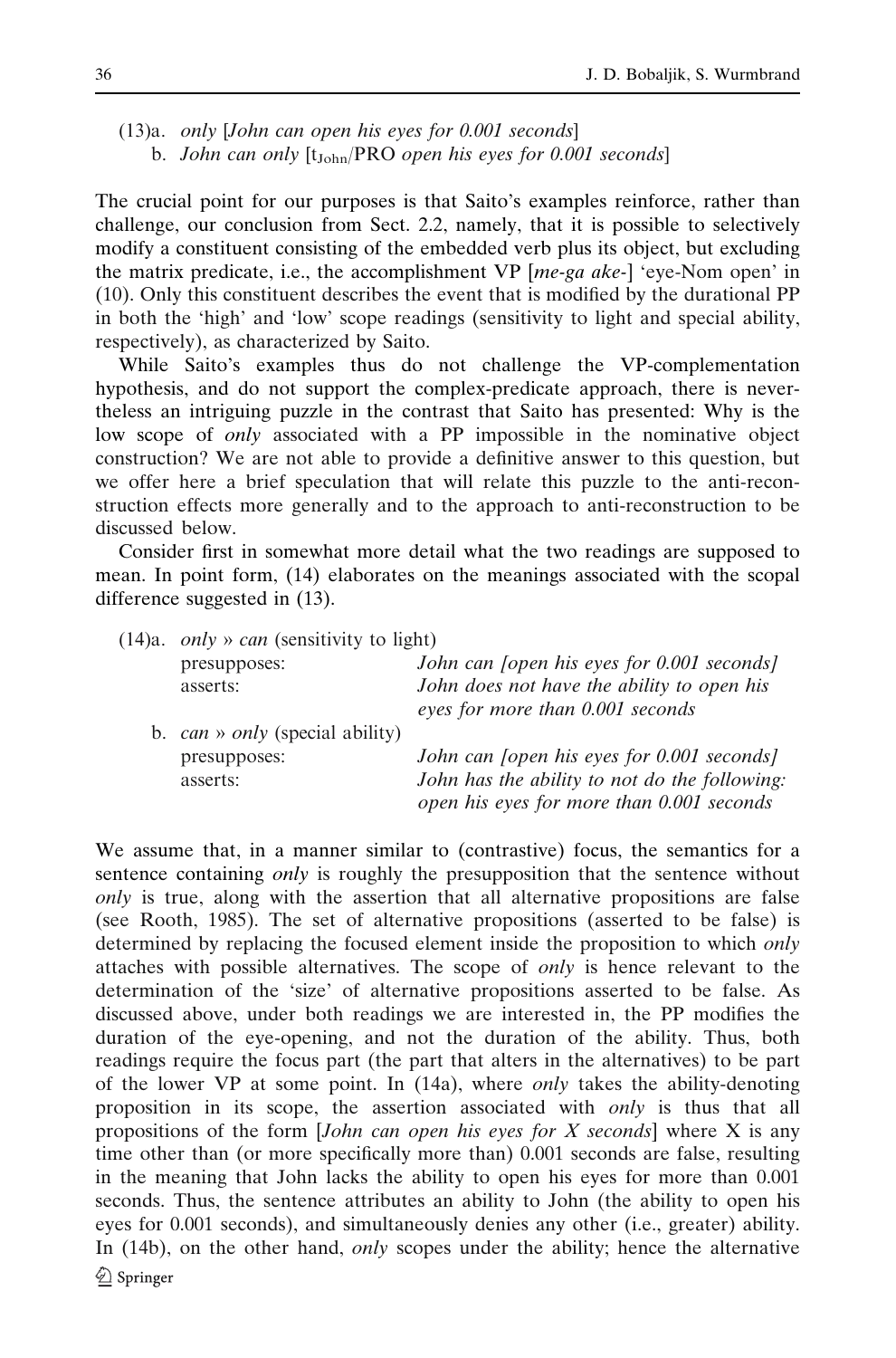propositions which are asserted to be false are of the form  $(John)$  open his eyes for X seconds]. In other words, it is asserted that John has the ability to not do the alternative propositions, resulting in the meaning that John has the ability to perform a skill (open his eyes for 0.001 seconds) and also has the ability to not open his eyes for a period more than a millisecond—an impressive accomplishment. If we are right, then the different readings are similar to the ambiguity seen in (15a).

- (15)a. (Using chopsticks) John can pick up only one grain of rice. (ambiguous)
	- b. (Using chopsticks) John can only pick up one grain of rice. (unambiguous)

In (15a), two readings are available, one in which John is quite weak and can lift maximally a single grain of rice (similar to the sensitivity to light reading) and another, in which John is asserted to be quite deft (similar to the special ability reading). This second reading is lost in (15b), when *only* is preposed. Both readings involve scope of the existential under the modal (neither asserts that there is a grain of rice, such that John can pick only it up), yet we may characterize them as involving a scope difference for *only*, with *only* scoping over the modal in (15b) and in the corresponding 'weakness' reading of (15a).

With this understanding of the different readings in mind, we may now offer a preliminary speculation about Saito's observation, i.e., why the special ability reading is lost in the nominative object construction. We suggest that the special ability reading, in that it asserts an ability to not perform some action, requires an agentive complement to the modal *can* (-rare). Why might this be relevant? As discussed in the next section, we adopt the general theory of anti-reconstruction proposed in Bobaljik and Wurmbrand (2005). As a part of this theory, Wurmbrand (2001) has argued that the potential construction is a member of the family of restructuring configurations, well-studied in Germanic and Romance. A key property of these configurations is that they lack an embedded case assigner  $(vP)$  and are thus represented as truncated, e.g., VP, complements. This is why the matrix predicate is responsible for case-assignment to the embedded object. In the case of the potential construction, it is the matrix predicate -rare that is stative and thus the source for nominative case.<sup>9</sup> In contrast to nominative, accusative on the embedded object is assigned by the lower predicate, hence the accusative object construction does involve (at least)  $vP$  complementation. That is, the apparent optionality of the nominative-accusative alternation on the embedded object is treated as an optionality in the selectional properties of -rare, which may take either a vP or a VP complement. The relevant structural differences are sketched in (16).

<sup>&</sup>lt;sup>9</sup> Perhaps in conjunction with matrix  $T^{\circ}$ , see Nomura (2005).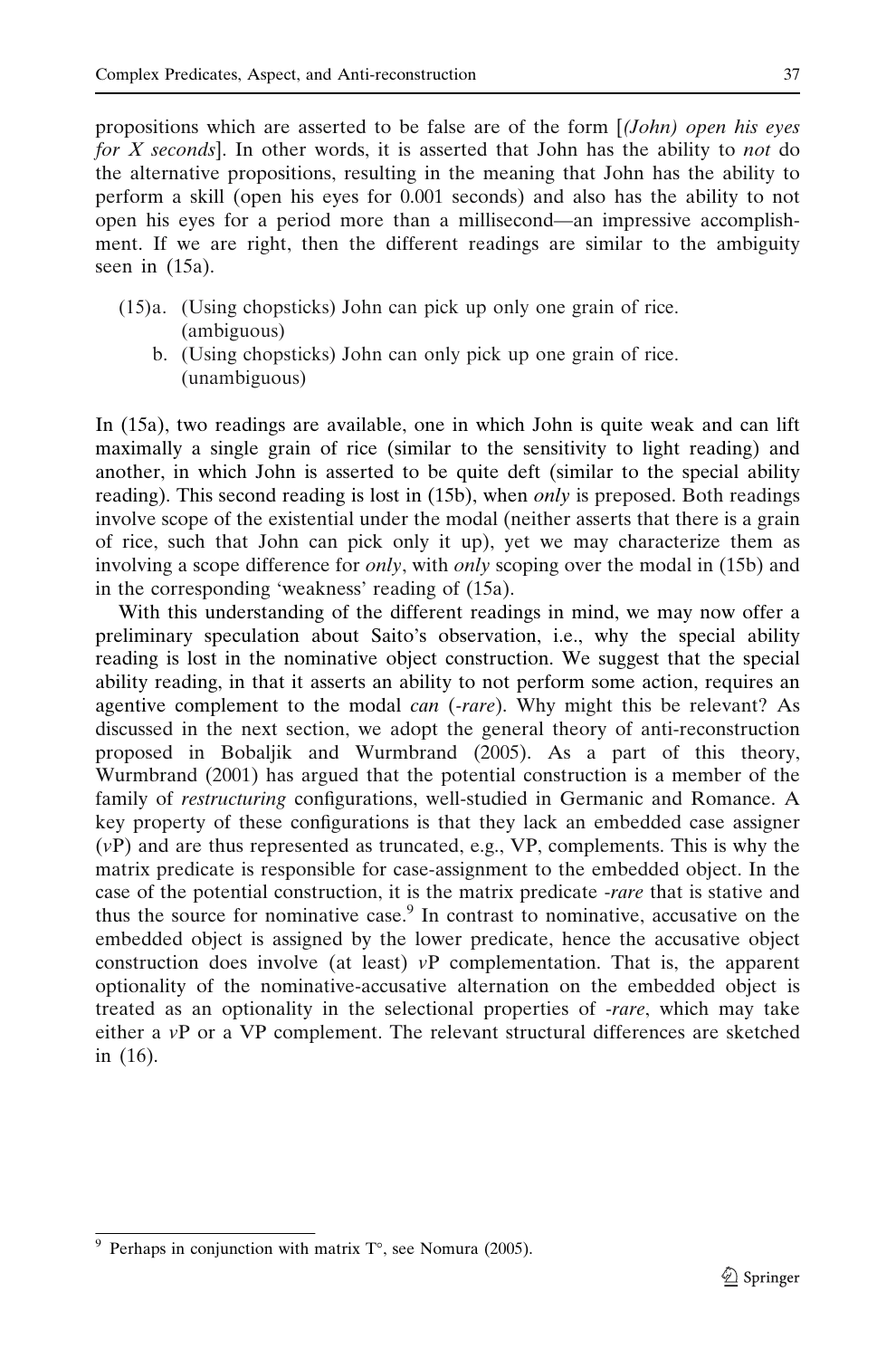

Now if vP is the source of agentivity (the locus at which Burzio's Generalization is stipulated), then the case of the embedded object will correlate directly with the agentivity of the embedded predicate. If there is no agentive  $v\mathbf{P}$  in the embedded predicate, there will be no source for accusative and the embedded object will get nominative case from the matrix predicate. At the same time, if agentivity of the embedded predicate is a condition for the special ability reading, as we have suggested above, then the special ability reading will be unavailable when the object bears nominative case, even though the aspectual PP associated with *only* modifies the lower  $VP<sup>10</sup>$  Such considerations do not apply when there is an embedded  $VP$ , hence low scope of *only* is possible, and the object will receive accusative case in its own predicate. A residual question for all analyses is how wide scope of only is possible in the accusative construction (given that Japanese is generally held to lack scope-changing QR), but as this is an open question on all analyses, we will not address it here.

To summarize, the main point of this section was to deflect an argument of Saito's against VP-complementation. Saito's claim was that a PP modifier could not take scope over just the embedded VP when the object bears nominative case. We have argued that Saito's representation of the relevant readings was inaccurate, and that the readings which he identified do in fact involve aspectual modification of the embedded VP alone. This turns the argument from PP modification around, with the examples now supporting a VP-complementation approach over a complex predicate one. An intriguing issue remains regarding the scope of *only* in Saito's examples, and we have offered a rather tentative suggestion as to how that might be addressed, though the correctness of this suggestion does not, so far as we can tell, bear on the main point of this section.

#### 3 Anti-reconstruction and Cross-linguistic Evidence

In Sect. 2 we presented evidence for VP complementation in potential constructions with nominative objects. The evidence, we submit, is conclusive, on the assumptions that aspectual modification targets syntactic structure and that telicity

<sup>&</sup>lt;sup>10</sup> As an alternative to agentivity, one could assume that the prejacent of *only* has to be a proposition and that the matrix  $vP$  is the minimal proposition when there is no embedded  $vP$ .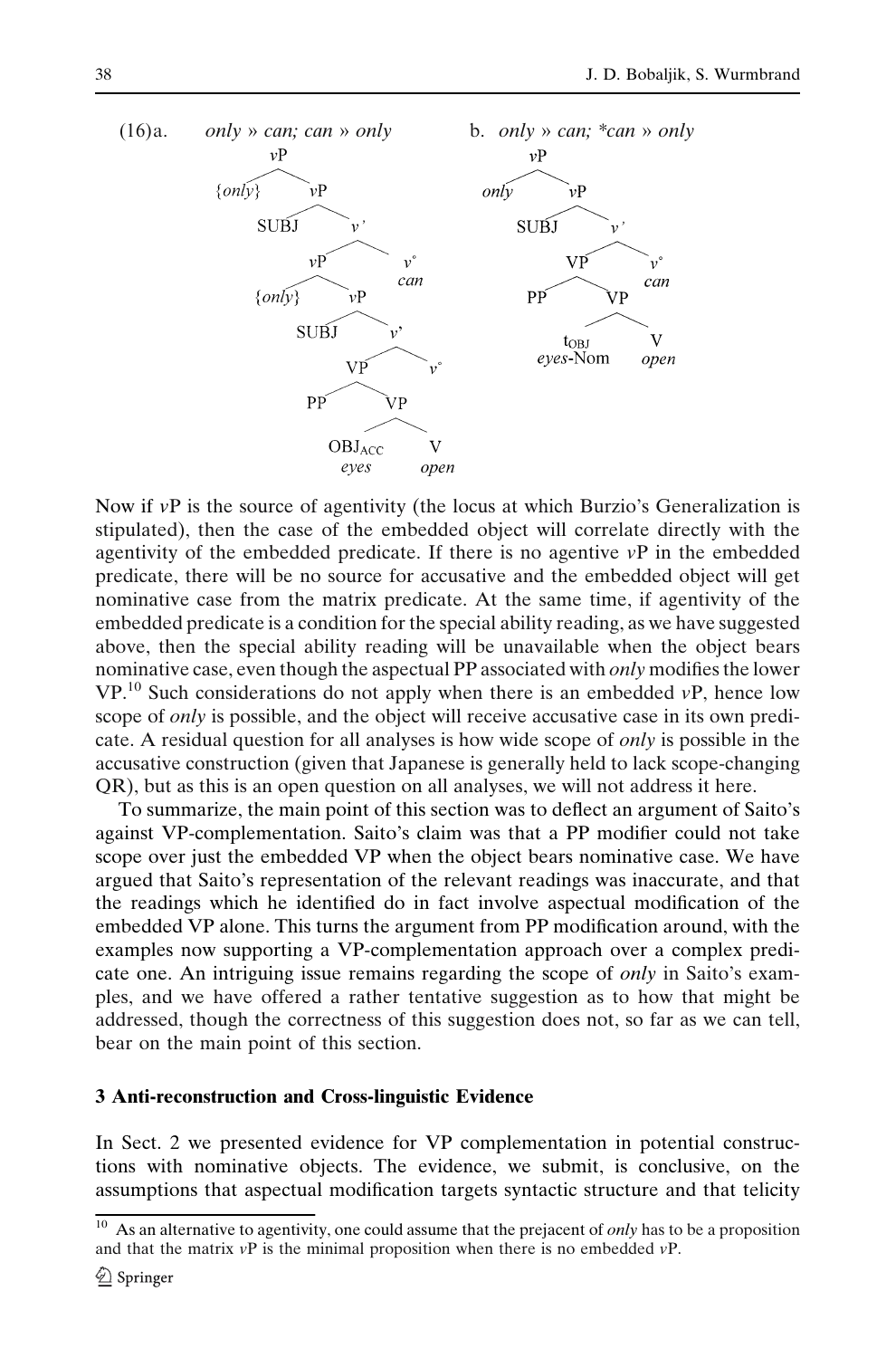is a property of VPs, with the direct object playing a critical role. In so far as we understand the literature, these are standard assumptions. In a sense, though, we are now back where we started, with the scope puzzle in (1). If the antireconstruction effect is real (but see Sect. 2.1), the complex predicate approaches surveyed do not in fact resolve the puzzle—while they may succeed in deriving the scope properties, they make the wrong empirical predictions regarding aspectual modification.<sup>11</sup> At this point, we must set aside those theories on the grounds of descriptive adequacy and ask of the VP-complementation theories whether there is any non-stipulative means of ensuring anti-reconstruction. As it happens, one such theory is presented in Bobaljik and Wurmbrand (2005), which derives this result cross-linguistically. There it is argued that the anti-reconstruction effects seen in Japanese are also seen elsewhere as a general property of lexical restructuring configurations. We summarize the account briefly here.

In the interests of keeping examples as close as possible across languages, we move from the potential construction to predicates such as those meaning 'forget' in a variety of languages. This predicate is affixal in Japanese (the suffix -wasure) and shows the same anti-reconstruction property as -rare, as was shown in (1b), though it differs from *-rare* in not assigning nominative case to the object. As noted in Sect. 1, we follow previous literature in taking the semantic contribution of 'forget' to include negation, and hence to interact scopally with other scope-bearing elements. In English, this is shown by the apparent ambiguity in (17a), which may correspond to either (17b) or, with suitable intonation,  $(17c)^{12}$ 

- (17)a. John forgot to close all the windows.
	- b. *forget* »  $\forall$ : It was about to rain, and John decided to close all the windows in the apartment. He closed the windows in the kitchen and the living room but forgot the window in the bedroom, which remained open.
	- c.  $\forall$  » forget: ... all windows remained open. (He didn't remember any of them.)

The 'partial negation' reading in (17b) is, however, absent in certain constructions involving 'forget' not only in Japanese (18a), where the predicate is affixal, but also in German (18b) and Itelmen (Chukotko-Kamchatkan, (18c)) where the predicate is a separate word.

|  | $(18)a$ . John-wa subeto-no ringo-o |                                      | tabe-wasure-ta.                           |  |
|--|-------------------------------------|--------------------------------------|-------------------------------------------|--|
|  |                                     |                                      | John-Top all-Gen apple-Acc eat-forget-Pst |  |
|  |                                     | 'John forgot to eat all the apples.' | $\forall$ » forget; *forget » $\forall$   |  |

<sup>&</sup>lt;sup>11</sup> Recall again that we consider here only those complex predicate approaches that purport to solve the scope puzzle. There are versions of complex predicate proposals that do not make any predictions about scope or about aspectual modification (see Footnote 2); our criticism of these proposals is precisely that they make no predictions, where the VP-complementation approach makes, apparently, correct predictions (see especially the ordering restrictions discussed in Sect. 2.2).

 $12$  Entailment relations make it harder to demonstrate that (17c) arises as a distinct reading for (17a), as opposed to a special case of (17b). This turns out not to be relevant for the other languages under investigation—since they lack readings corresponding to (17b), the acceptable readings cannot be simply special cases of such a reading. Hence we ignore this confound for English.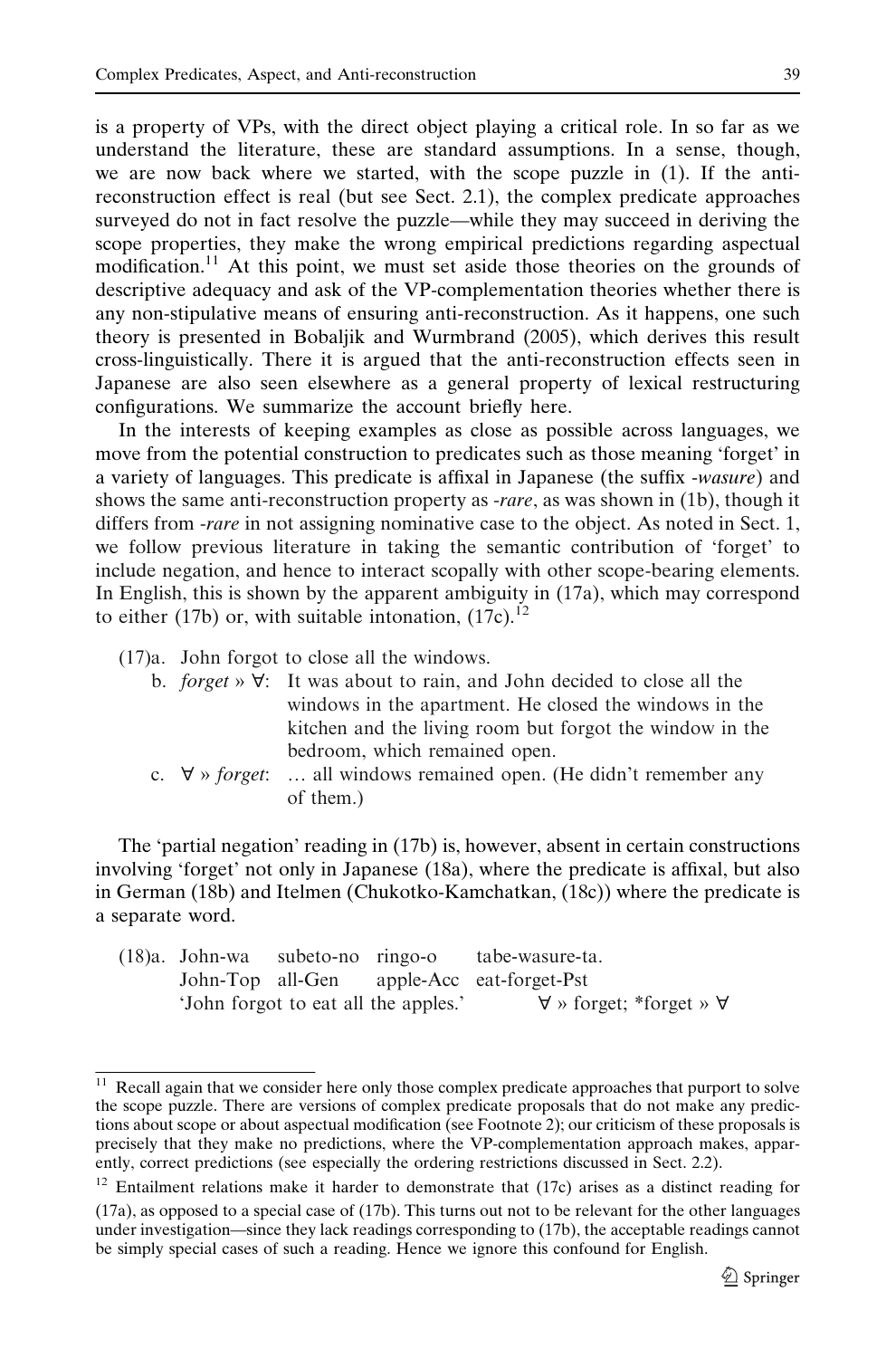b. weil er alle Fenster vergessen hat  $[t_{Obj}$  zu schließen]<br>since he all windows (Acc) forgotten has  $t_{Obj}$  to close since he all windows (Acc) forgotten has  $t_{Obj}$  to close<br>'since he forgot to close all the windows'  $\forall$  » forget: \*forget »  $\forall$ 'since he forgot to close all the windows' c. t'- <sup>e</sup> ntxa-cˇe n [ mi okno- n sop-es ]. 1Sg-forget-3Pl.Obj all window-Pl close-Inf 'I forgot to close all the windows.'  $\forall$  » forget; \*forget »  $\forall$ 

The common property of the configurations in (18) is that they involve lexical (as opposed to functional) restructuring configurations; that is, 'forget' is a lexical restructuring predicate (see Wurmbrand, 2001, 2004). Various properties of these examples provide independent diagnostics of their restructuring status. The German example in (18b) involves remnant extraposition, a known restructuring diagnostic, and the same scope properties obtain when other unambiguous restructuring diagnostics are applied, such as long passive. For Itelmen, restructuring is arguably diagnosed by long distance agreement—the verb meaning 'forget' is inflected for a third person plural object, that is, the object of the embedded predicate. Note importantly that the anti-reconstruction property disappears (low scope for the universal becomes available) when minimally different examples are used that are not restructuring predicates.

Cross-linguistically, then, the anti-reconstruction property is not specifically related to morphological complex predicates. In Japanese, we saw already that reconstruction readings are possible even when the upper predicate is affixal, i.e., when the object is accusative. This means that the affixal nature of the higher predicate alone is thus not a sufficient condition for blocking reconstruction.<sup>13</sup> The examples in (18b–c) from German and Itelmen show conversely that the anti-reconstruction effect arises even when the predicates involved do not demonstrably form a morphological unit. In the Itelmen example, the two predicates are not adjacent in the surface string, nor are the matrix and embedded predicate a morphological unit in the German example in (18b). This is shown again for German in (19), in which the relevant restructuring diagnostic is long passive, and the embedded predicate alone has undergone (remnant) topicalization.

(19) [VP Zu reparieren] wurden nur blaue Autos vergessen to repair were only blue cars forgotten 'They only forgot to repair blue cars.'

In sum, being a morphological complex predicate is neither a necessary nor a sufficient condition for the anti-reconstruction effect to arise; the affixal nature of the potential verb in Japanese is an accidental property, not directly related to the scope puzzle. The proper generalization, as Bobaljik and Wurmbrand (2005) argue, is instead (20), where 'domain' is to be understood roughly as either 'phase' or clause, but with the important addition that the VP complement of a lexical verb is also held to constitute an independent domain.

<sup>&</sup>lt;sup>13</sup> Once again, not all complex predicate theories take surface constituency to be the relevant level for the definition of complex predicate-hood; see e.g., Kathol (2000) for a treatment of German which takes the verbs in a restructuring configuration to constitute a complex predicate even when they do not form a morphological unit. Our arguments in this paper bear on constituency at whatever level is relevant for aspectual modification.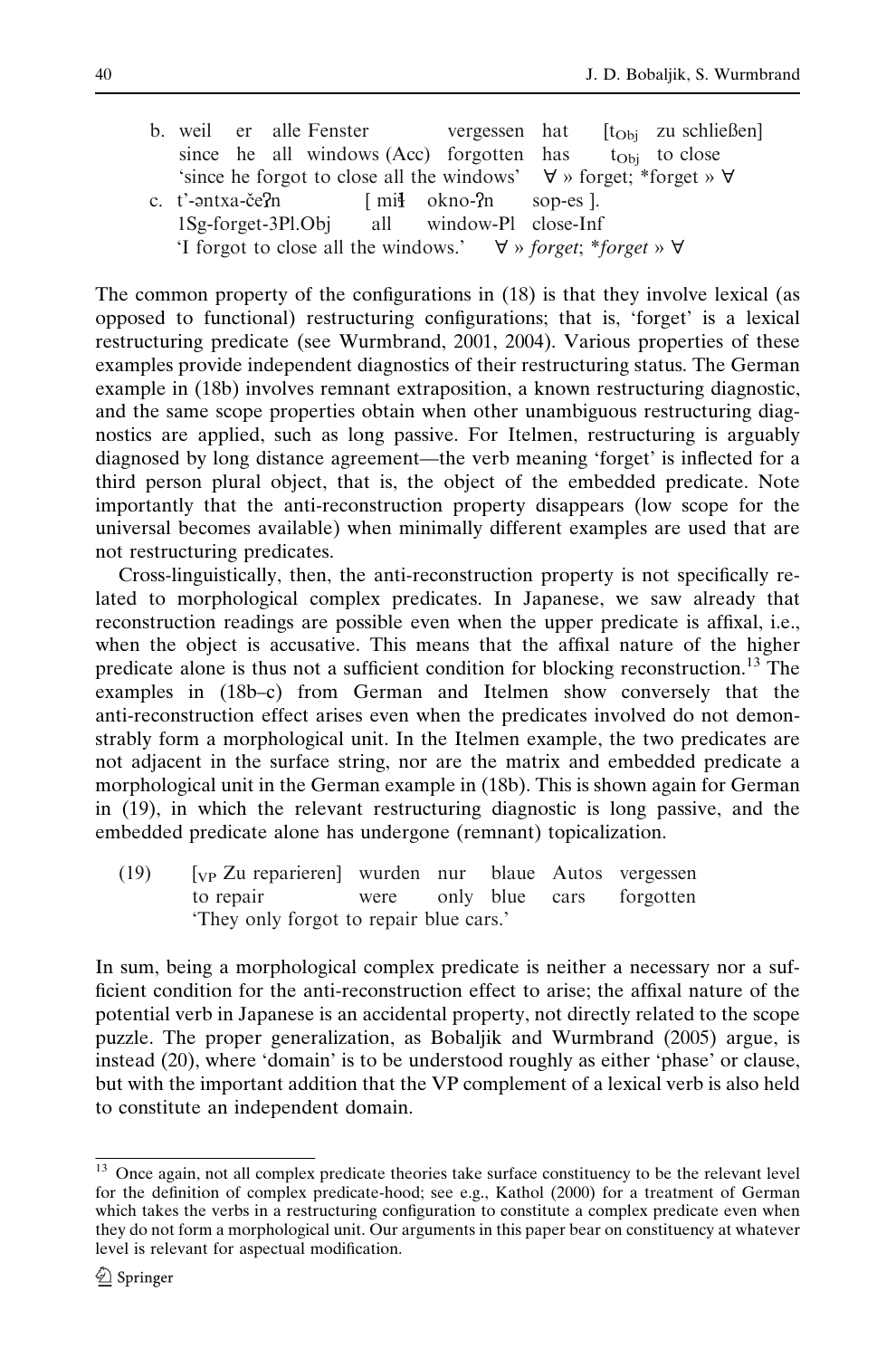## (20) Agreement-Scope Correlation

A DP may not be interpreted (for scope and binding) in a position lower than in the domain in which it undergoes Case/agreement-checking.<sup>14</sup>

Recall from the discussion in Sect. 2.3 that the key property of a restructuring configuration on the analysis in Wurmbrand (2001) is the absence of a case-assigning head  $(v)$  in the embedded predicate. It is this property that forces the object to raise and receive nominative in the matrix domain, from which it cannot reconstruct.<sup>15</sup> We refer the reader to Bobaljik and Wurmbrand (2005) for the details and important caveats. The results reported there complement the previous section in the following way. Section 2 of this paper showed that complex predicate accounts do not, despite initial appearances, provide an automatic solution to the anti-reconstruction puzzle in (1). The cross-linguistic evidence sampled in (18) points to a different account, one which hinges on restructuring and the syntactic difference between  $vP$  and VP complementation. Such an account is independently needed where a morphological complex predicate is not formed, and extends readily to the affixal verb constructions in Japanese.

Importantly, the proposal resting on (20) provides a succinct account of the anti-reconstruction effect while at the same time providing the right syntactic structures to accommodate the aspectual modification facts reported above. These aspectual modification properties are mirrored directly in the corresponding constructions in German, as detailed in Wurmbrand (2005). That the properties of the relevant constructions track restructuring diagnostics across languages in this way provides additional reason to pursue a unified account, such as we have offered.

# 4 Conclusion

The scope puzzle seen in certain Japanese affixal verb constructions turns out to be independent of the affixal nature of the verbs in Japanese, and thus not related to complex predicate formation in any obvious sense. Anti-reconstruction effects occur, tied to the restructuring property, in languages where it is not plausible to postulate the absence of an embedded VP with object-trace. Indeed, even in Japanese, positing an embedded VP consisting of the lower predicate plus its thematic object to the exclusion of the higher (affixal) predicate makes the right predictions about aspectual modification and event structure. The evidence we have presented above,

 $\frac{14}{14}$  The generalization in (20) places a limit on how far down a moved element may reconstruct. Questions therefore arise about long reconstruction, for example, in English expletive constructions. Unfortunately, the key data are disputed in the literature; for a brief discussion, see Bobaljik and Wurmbrand (2005, pp. 859–861).

<sup>&</sup>lt;sup>15</sup> Takano (2003) argues for a prolepsis account of the Japanese facts, with the object represented twice, once in the matrix clause and again in the embedded clause (as  $pro$ ), the connection between them being one of coindexation rather than movement. The arguments from aspectual modification presented here are neutral between a movement account and a prolepsis one—the arguments show only that the thematic object is represented in the lower VP. In the absence of evidence to the contrary, we maintain a movement account for Japanese in the text, since only the movement account appears to provide the basis for a unified account of the anti-reconstruction effect across Japanese, German, and Itelmen. For one thing, German is not a pro-drop language, so an account invoking pro is less obvious for German; for explicit arguments against a prolepsis treatment of Itelmen, see Bobaljik and Wurmbrand (2005).